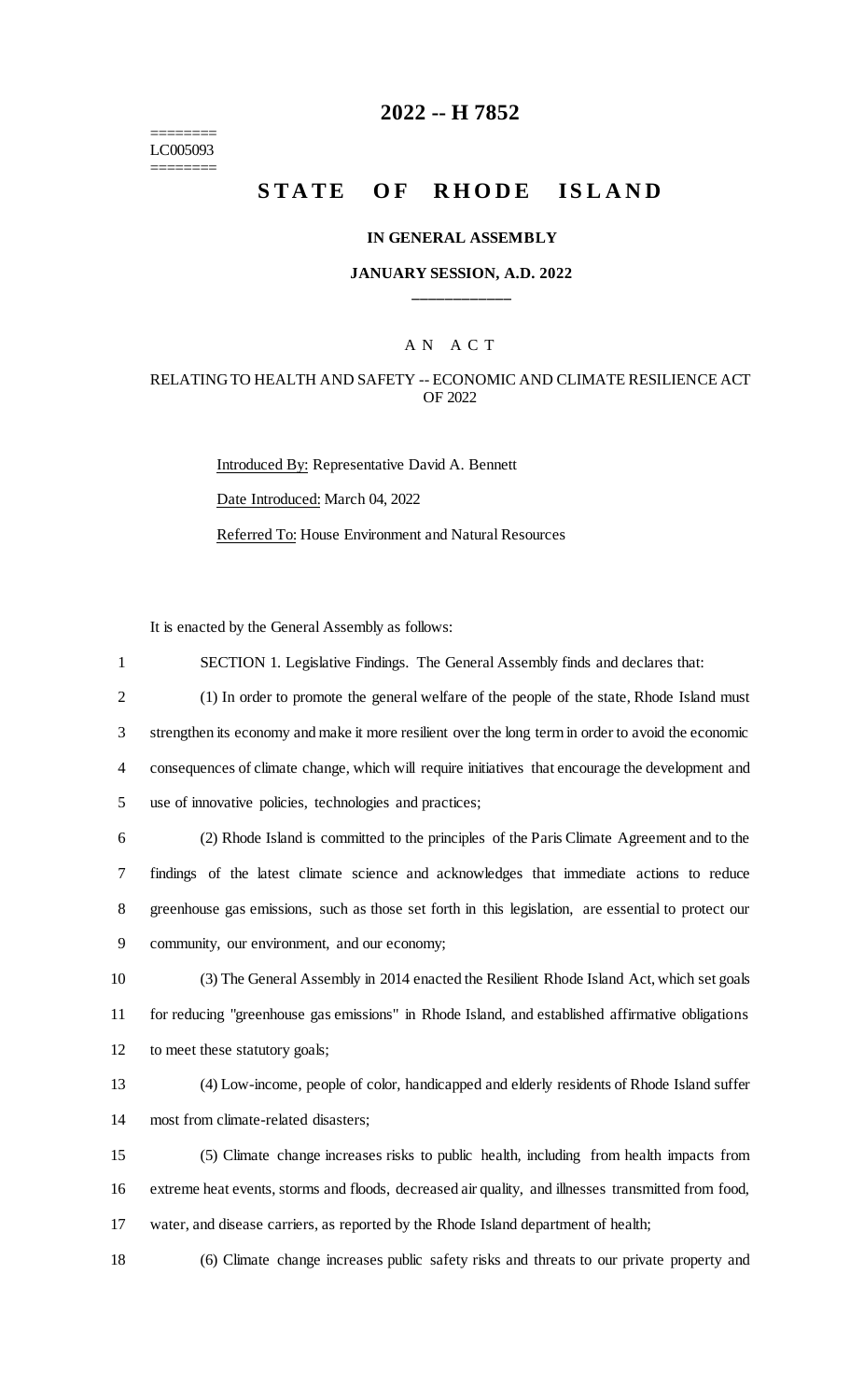public infrastructure, including risks associated with storms, floods, and sea level rise, and these risks have been recognized by several branches of the Rhode Island government as warranting specific attention;

 (7) Climate change has severe economic consequences, including catastrophic weather events such as Hurricane Sandy or coastal and river flooding that cause widespread damage to communities and businesses and changes to marine ecosystems that cause severe reductions in winter flounder, lobster, and other marine populations, and failing to address these risks will only lead to more severe and persistent impacts upon our local economy;

 (8) Rhode Island spends over three billion dollars (\$3,000,000,000) annually on fossil fuels whereas carbon pricing mechanisms have been shown to be effective in creating jobs and stimulating the local economy;

 (9) Natural gas, gasoline, diesel and heating oil prices can be highly volatile and create uncertainty and risk for Rhode Island's economy. Reducing energy waste and demand for fossil fuels produced out-of-state can stabilize Rhode Island's economy;

 (10) Carbon pricing is a cost-effective and efficient market-based means to achieve significant carbon emissions reductions;

 (11) The clean energy sector has proven to be one of the fastest growing segments of Rhode Island's economy, currently providing over fifteen thousand (15,000) jobs and growing at a rate much higher than the overall state economy; increased investment will provide even more jobs in addition to a higher quality of life;

 (12) Climate change poses substantial risks to Rhode Island's ecology and natural resources, and pursuant to Article 1, § 17 of the Rhode Island Constitution, it is the responsibility of the state to secure the right of the people "to the use and enjoyment of the natural resources of the state with due regard for the preservation of their values;" and

 (13) In the absence of international or federal action, states cooperating regionally are effective at reducing emissions and spurring renewable energy initiatives, as demonstrated by the success of the Regional Greenhouse Gas Initiative (RGGI), which has reduced overall emissions and strengthened the economies of participating states.

SECTION 2. Legislative intent. It is the intent of the general assembly to:

 (1) Establish a separate and restricted receipt Rhode Island Economic and Climate Resilience Climate Fund for creating employment and helping workers transition to low carbon industries, improving energy efficiency, advancing adoption of clean energy technology, establishing programs to safeguard low-income residents, and protecting businesses that are high energy users;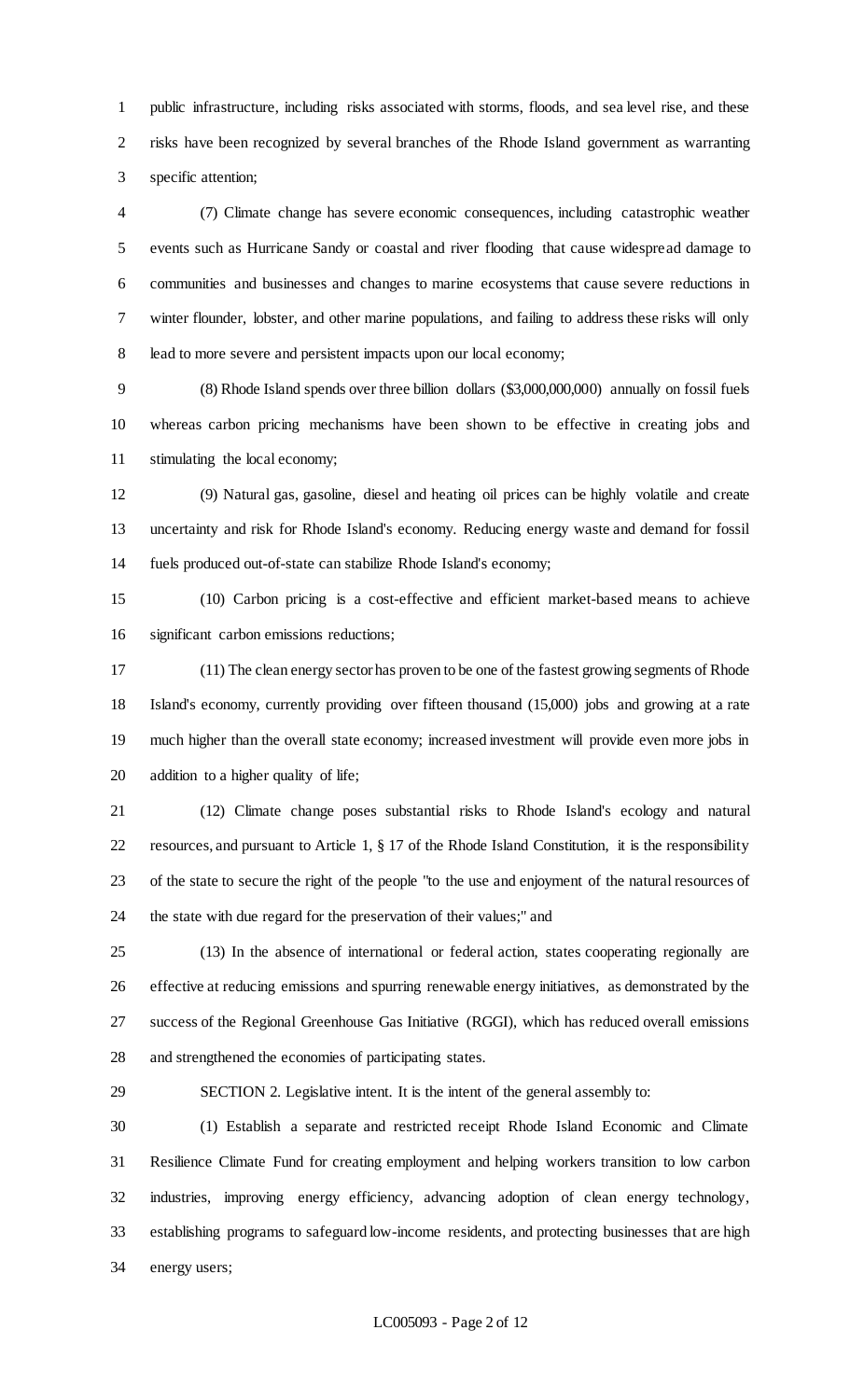| $\mathbf{1}$   | (2) Price carbon as an incentive to reduce carbon (greenhouse gas) emissions from use of           |
|----------------|----------------------------------------------------------------------------------------------------|
| $\overline{2}$ | carbon based fuels by residents and businesses in Rhode Island;                                    |
| 3              | (3) Provide access to energy efficiency, energy conservation, and renewable energy                 |
| 4              | programs for low-income families and small businesses;                                             |
| 5              | (4) Reduce public health, public safety, economic, and natural resource impairment risks           |
| 6              | associated with climate change;                                                                    |
| 7              | (5) Meet or exceed the state emissions goals for 2035 as set by the Resilient Rhode Island         |
| 8              | Act of 2014; and                                                                                   |
| 9              | (6) Promote regional cooperation to reduce emissions, build renewable energy and energy            |
| 10             | efficiency programs, and strengthen the economy.                                                   |
| 11             | SECTION 3. Title 23 of the General Laws entitled "HEALTH AND SAFETY" is hereby                     |
| 12             | amended by adding thereto the following chapter:                                                   |
| 13             | <b>CHAPTER 82.1</b>                                                                                |
| 14             | ECONOMIC AND CLIMATE RESILIENCE ACT OF 2022                                                        |
| 15             | 23-82.1-1. Short title.                                                                            |
| 16             | This chapter shall be known and may be cited as the "Economic and Climate Resilience               |
| 17             | Act of 2022".                                                                                      |
| 18             | 23-82.1-2. Definitions.                                                                            |
| 19             | As used in this chapter, the following words and terms shall have the following meanings           |
| 20             | unless the context shall clearly indicate another or different meaning or intent:                  |
| 21             | (1) "Carbon dioxide equivalent" ("CO <sub>2</sub> e") means a unit of measure used to compare the  |
| 22             | emissions from various greenhouse gases based upon their global warming potential.                 |
| 23             | (2) "Carbon price" means the fee imposed by this chapter.                                          |
| 24             | (3) "Climate resilience" means the ability of a social, ecological, or socio-ecological system     |
| 25             | and its components to anticipate, reduce, accommodate, or recover from the effects of a hazardous  |
| 26             | event or trend in a timely and efficient manner. Such economic and social stability in the face of |
| 27             | climate-related disasters can be achieved through preparation, soft and hard infrastructure        |
| 28             | improvements, emergency warning systems, and recovery resources, as well as through quickly        |
| 29             | decarbonizing the economy to help lead other jurisdictions to do so, to avoid the worst impacts    |
| 30             | which come with the accumulation of greenhouse gases in the atmosphere and oceans.                 |
| 31             | (4) "Commission" means the public utilities commission, set forth in $\S$ 39-1-3(a).               |
| 32             | (5) "Electricity fuel mix" means the mix of fuels for any one-year period used to create           |
| 33             | electricity by generators within the control area of ISO-NE.                                       |
| 34             | (6) "Employer" means a person, firm, corporation, partnership, association or public body,         |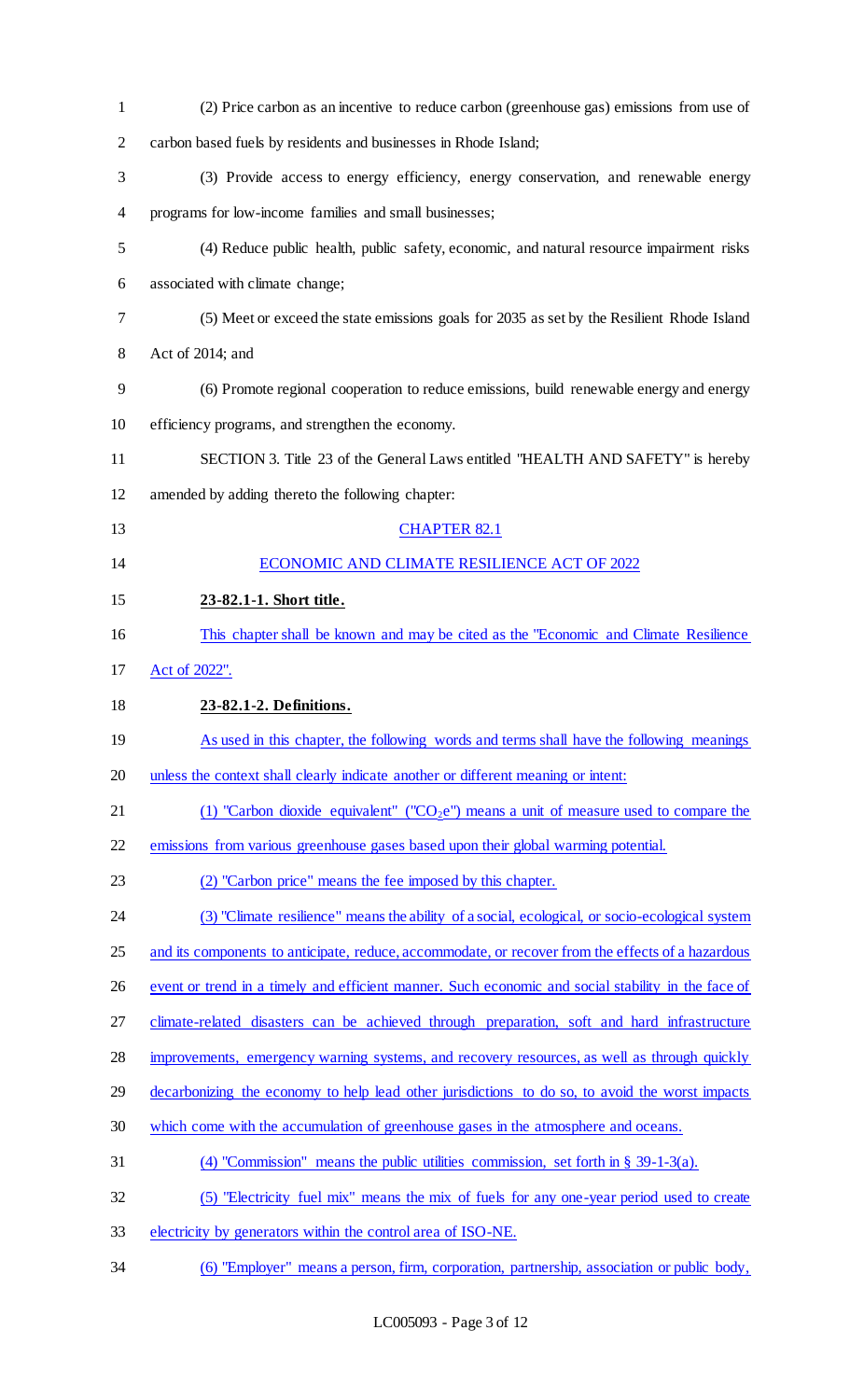whether for-profit or not-for-profit, that is located in Rhode Island and employs Rhode Island residents. (7) "Economic and climate resilience fund" means the fund established under this chapter. (8) "Fossil fuel" means coal, oil, natural gas, propane, petroleum product, and biomass that is not carbon neutral over its life cycle. Fossil fuels do not include renewable, carbon neutral biomass or waste vegetable oil biodiesel. (9) "Implementation date" means January 1 of the year following initial regional carbon fee enactment. (10) "Independent System Operator-New England" or "ISO-NE" means the regional transmission organization for New England licensed by the federal energy regulatory commission 11 pursuant to the Federal Power Act (16 U.S.C.12). (11) "Initial regional carbon fee enactment" means the enactment of a fee of at least five dollars (\$5.00) per metric ton of carbon by the legislatures of at least three (3) states: Rhode Island, Massachusetts, and one or more additional states in the Regional Greenhouse Gas Initiative (RGGI). (12) "Low-income residential property" means a dwelling unit owned or occupied by a household eligible to receive benefits under the low-income energy assistance program (LIHEAP) as set forth in § 39-1-27.12; in instances where a premises contains multiple dwelling units, the 19 entire premises shall be considered a low-income residential property if fifty percent (50%) or more 20 of the dwelling units are occupied by LIHEAP-eligible households. (13) "Person" means any individual, partnership, corporation, company, society, or association, whether created for-profit or nonprofit purposes. (14) "Petroleum product" means all petroleum derivatives, whether in bond or not, which 24 are commonly burned to produce heat, electricity, or motion or which are commonly processed to 25 produce synthetic gas for burning, including propane, gasoline, unleaded gasoline, kerosene, 26 heating oil, diesel fuel, and number 4, number 5 and residual oil for utility and non-utility uses. All aircraft fuels (including kerosene based jet fuel) used by commercial airplanes in Rhode Island and all aircraft fuels brought into Quonset and Rhode Island T.F. Green International airports are 29 exempt from the fee. Fuels brought into Rhode Island in airplane fuel tanks are exempt. (15) "Resident" means a person eighteen (18) years of age or older who is a resident of Rhode Island. All persons registered to vote in Rhode Island or all persons eighteen (18) years of age or older who hold a valid Rhode Island driver's license or photo ID shall be presumptively considered residents for the purposes of this chapter. Persons who do not meet the requirements for 34 presumptive eligibility may establish eligibility by presenting other acceptable documentation.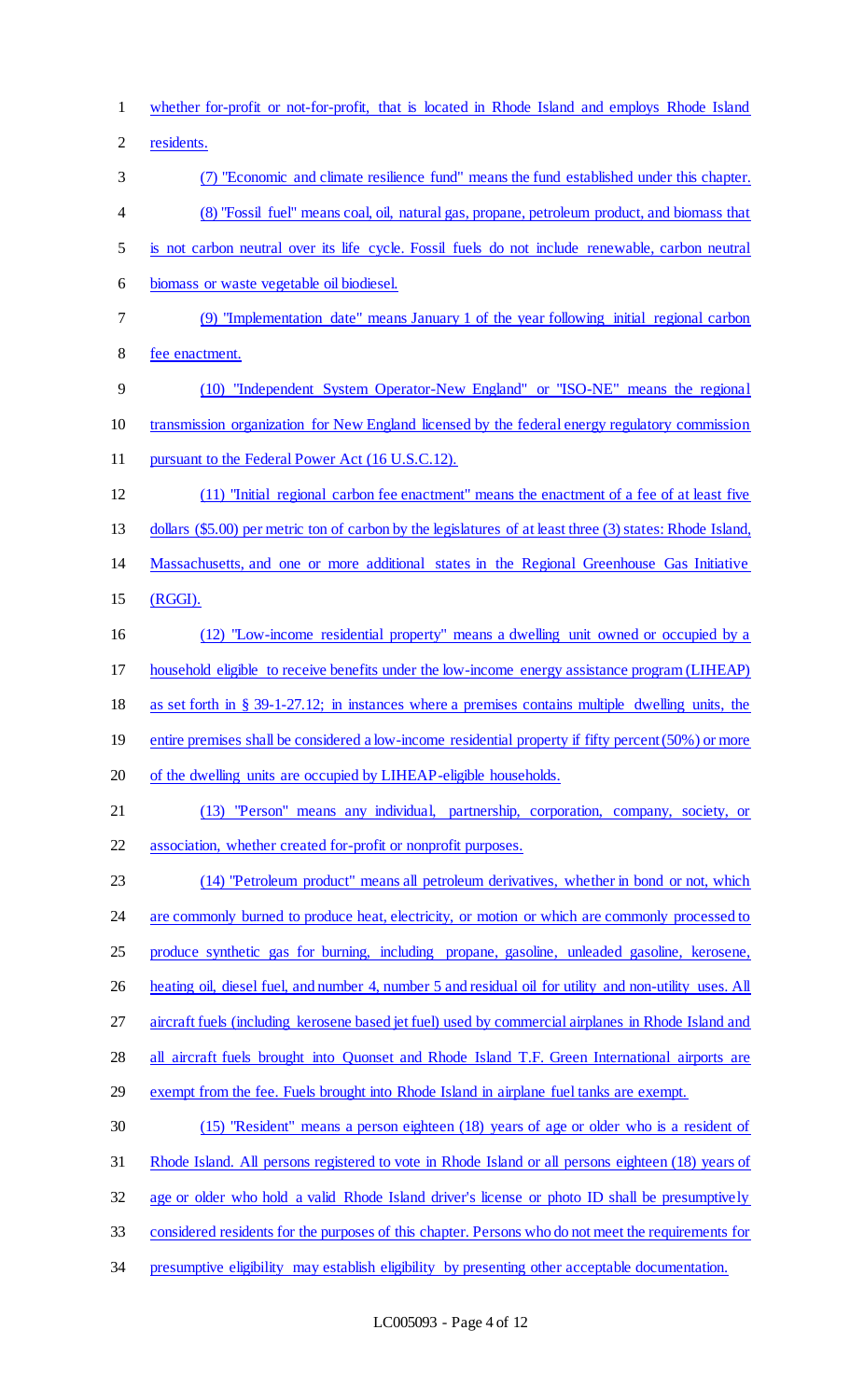(16) "Small business property" means the premises, whether owned or leased, of any employer, other than a public body, that is a small business as defined by the United States Small Business Administration (SBA). **23-82.1-3. Carbon pricing.**  (a) A fee shall be collected on all non-exempt fossil fuels within the state for purposes of distribution or use within the state, at the rate specified in subsection (b) of this section, in the manner specified in subsections (e) through (l) of this section. (b) Commencing on the implementation date, a fee shall be charged at a rate of fifteen 9 dollars (\$15.00) per metric ton of  $CO<sub>2</sub>e$  that would be released by burning the fuel sold. In each subsequent fiscal year, the rate shall be the rate of the previous fiscal year plus five (5) dollars (\$5.00), until it reaches a rate of fifty dollars (\$50.00) per ton. After the rate reaches fifty dollars (\$50.00) per ton, in each subsequent fiscal year the rate will increase in accordance with inflation, as measured by Rhode Island's cost-of-living-adjustments calculated using the United States Bureau of Labor Statistics Consumer Price Index or, if that index is not available, another index adopted by the director of revenue. (c) The director of revenue shall calculate and publish the rate in current dollars for each year, by December 1. (d) In sales where greenhouse gas emissions from the fossil fuels are to be permanently 19 sequestered and not released into the atmosphere, charges on the fossil fuels shall be reduced by 20 the director of revenue in proportion to the amount of  $CO<sub>2</sub>e$  that is to be sequestered. The office of energy resources shall ensure that in such cases, the emissions are actually sequestered and not released into the atmosphere. (e) The fee shall be collected on all petroleum products at their first point of sale within the 24 state for consumption or distribution within the state. (f) All suppliers of electricity, including all electric distribution companies operating in the 26 state and all competitive suppliers of electricity to end users, shall pay the fee on behalf of all of 27 their electricity customers on the basis of each kilowatt hour of electricity used by each distribution 28 customer. The per kilowatt hour fee to be paid by the supplier of electricity will be calculated in the following manner: (1) The fee shall be calculated on an annual basis, based on the electricity fuel mix as defined in § 23-82.1-2. 32 (2) The  $CO<sub>2</sub>e$  of every kilowatt hour of electricity shall be determined by taking the weighted average of the natural gas, coal, and oil portions of the fuel mix and multiplying each of 34 those portions separately by the amount of  $CO<sub>2</sub>e$  emissions created per kilowatt hour of electricity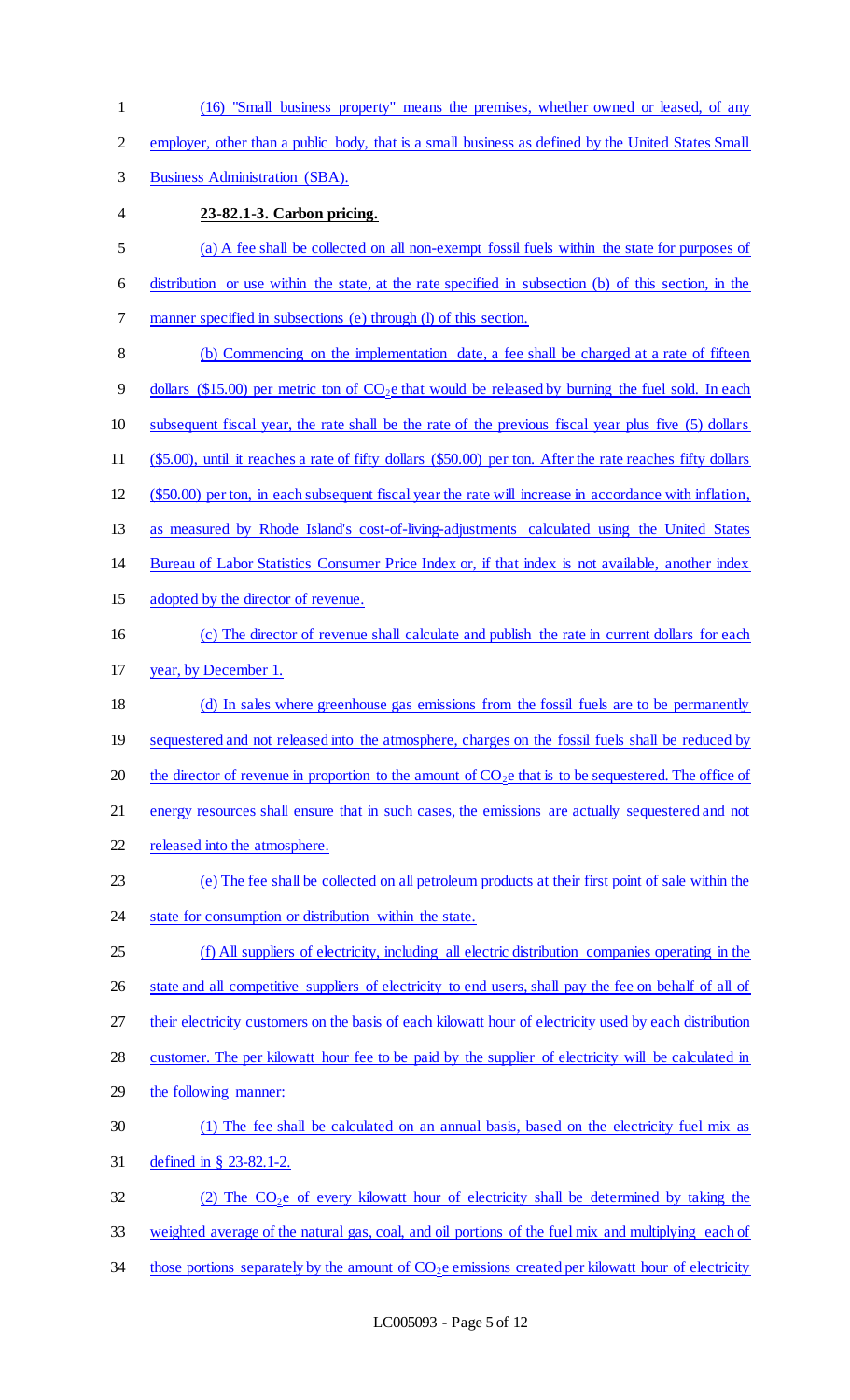produced by each such fuel, as those carbon intensity levels are from time to time determined by

the United States Energy Information Administration (EIA).

 (3) The supplier of electricity shall deduct from the fee calculated by subsection (f)(1) and (f)(2) of this section an amount equal to the amount it paid for the same year on account of regional greenhouse gas initiative (RGGI) clearing auctions; provided, however, that the amount so 6 deducted may be no greater than the total amount of the fee as calculated in subsections  $(f)(1)$  and (f)(2) of this section. The electricity supplier shall also deduct from the fee calculated an amount equal to the amount it may have paid for GIS certificates as defined in § 39-26-2.

 (g) On April 1 of each year, each supplier of electricity shall file with the commission the result of its proposed calculation for the year beginning the following July 1. The filing will include sufficient supporting data to enable the commission to determine whether the calculation by the supplier of electricity was made fully in accordance with subsection (f) of this section. Upon receipt of the calculation by the supplier of electricity, the commission shall open a docket. The sole purpose of the docket shall be for the commission to determine whether the calculation by the supplier of electricity was made fully in accordance with subsection (f) of this section. If the commission determines that the calculation by the supplier of electricity was made fully in accordance with subsection (f) of this section, the commission shall, no later than May 15 of the same year, issue its order approving the calculation. If the commission determines that the 19 calculation by the supplier of electricity did not fully comply with subsection (f) of this section, the commission shall issue an order stating clearly the errors that were made by the supplier of 21 electricity. In that event, the supplier of electricity shall have twenty-one (21) days to make a compliance filing with the commission, correcting the errors identified in the commission's order. (h) Any entity which generates more than twenty-five thousand kilowatt hours (25,000 24 kwh) of electricity for on-site use using any combination of one or more fossil fuels shall be 25 obligated to pay the carbon price, which shall be calculated by multiplying the quantity of each 26 separate fossil fuel combusted to produce electricity by the  $CO_2e$  emissions of each separate fuel 27 so combusted. Within one year following the date of enactment of this chapter, the director of revenue shall issue rules, pursuant to chapter 35 of title 42, for the regular and efficient calculation, 29 assessment, and collection of these carbon price amounts. Any fee already paid on said fuel pursuant to § 23-82.1-3 shall be deducted from the fee that would otherwise be due under this subsection. (i) The local distribution company for natural gas shall pay the fee on behalf of all of its

 distribution customers. The fee shall be calculated by multiplying the number of cubic feet of 34 natural gas used by each customer by the amount of  $CO<sub>2</sub>e$  released by burning one cubic foot of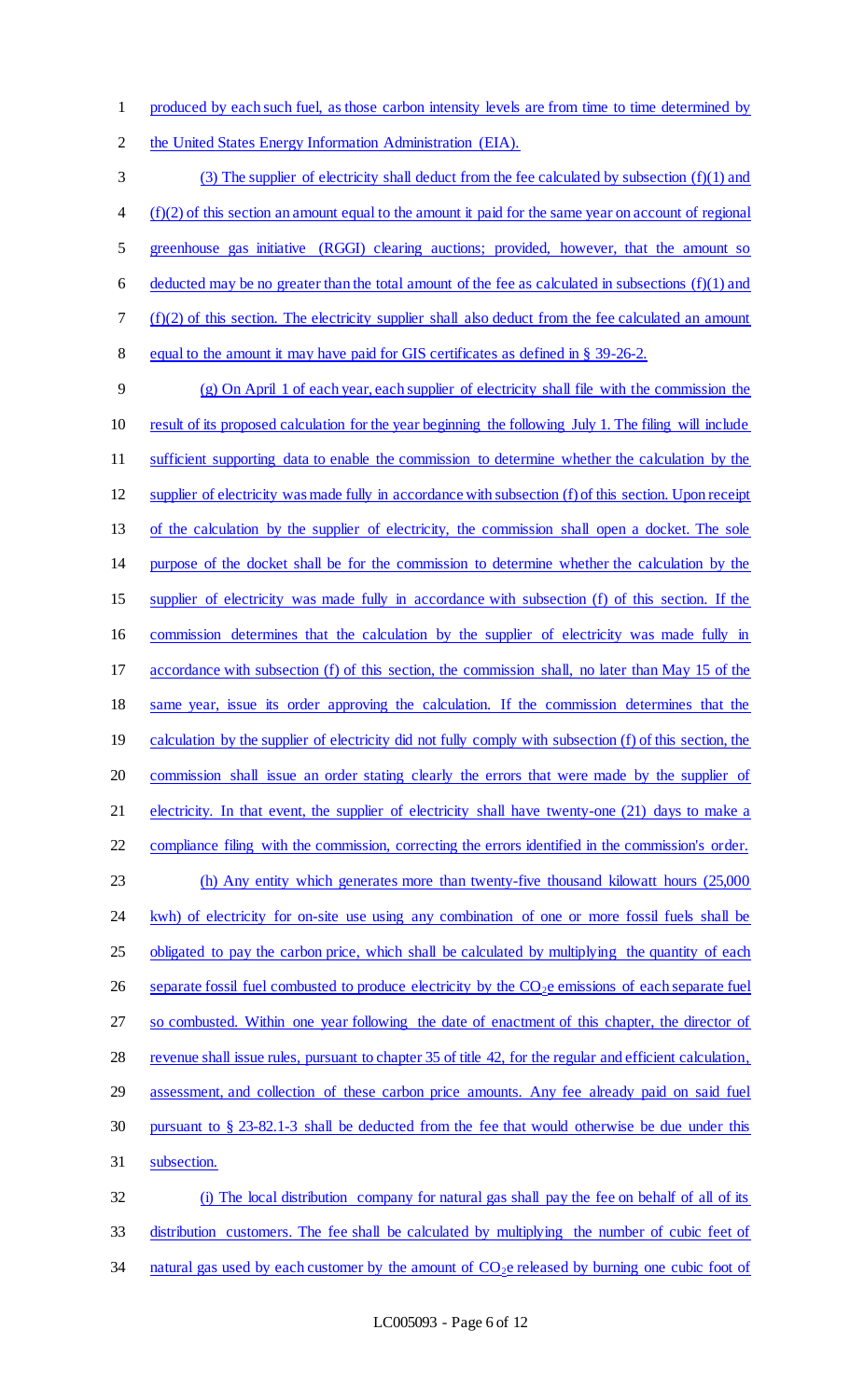natural gas, as that value is from time to time determined by the United States Energy Information

Administration (EIA).

 (i) The office of energy resources shall determine the amount of  $CO<sub>2</sub>e$  released in the form of escaped methane due to the extraction, transport, or distribution of natural gas before the point

of consumption in Rhode Island, and shall add an additional charge to the carbon price for all

natural gas or natural-gas-based electricity, based on the rate specified in subsection (b) of this

section. This fee shall be published no later than December 10 of each year.

(k) In the event that a separate fee on the greenhouse gas content of transportation fuels is

established, this fee shall be deducted from the fee imposed by this chapter; provided, however,

- that the amount so deducted may be no greater than the total amount of the fee as calculated in
- 11 subsections  $(f)(1)$  and  $(f)(2)$  of this section.
- (l) Government agencies whose primary purpose is to provide public transportation by bus,

van, rail, ferry or other means that reduce the amount of driving by private motor vehicles shall be

exempt from the fees set forth in this section for the portion of their business that provides public

15 transport.

(m) The fee established by this chapter shall be reduced by the amount of any fee or

payment due under any federal law or this section that sets a carbon price on the same fossil fuels

- for the same year as described in this chapter; provided, however, that such reduction shall not be
- in an amount of less than zero.

## **23-82.1-4. Economic and climate resilience fund.**

(a) There is hereby established a restricted receipt account in the general fund to be known

as the economic and climate resilience fund. All fees collected under this chapter shall be deposited

in the economic and climate resilience fund.

24 (b) Unexpended balances and any earnings thereon shall not revert to the general fund but

- shall remain solely in the economic and climate resilience fund. The economic and climate
- 26 resilience fund shall be used solely to carry out the provisions of this chapter.

(c) Proceeds from the economic and climate resilience fund may only be used for the

purposes described in § 23-82.1-5. Proceeds shall be available for the purposes described in § 23-

- 82.1-5 without appropriation.
- (d) An independent economic and climate resilience fund oversight board shall be created,
- with members chosen by the governor with the advice and consent of the senate, to include nine
- (9) members with one member representing each of the following interests: small business, large
- business, labor, environmental justice, scientific community, low-income, historically
- marginalized groups, community development organizations, and the transportation sector.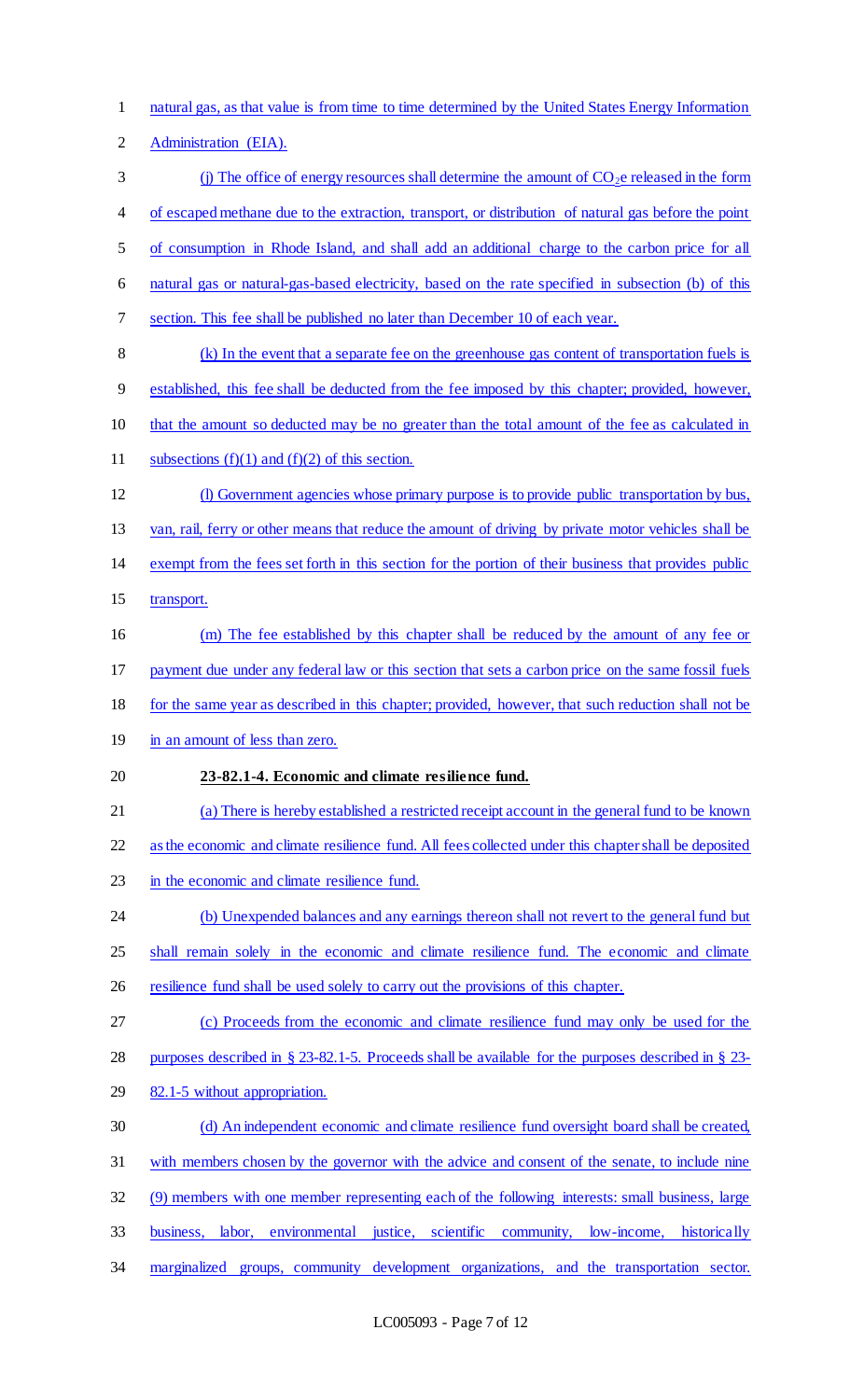Members shall have staggered three (3) year terms. The director of the Rhode Island infrastructure 2 bank and the commissioner of the office of energy resources shall serve as permanent ex officio non-voting members. The board shall elect a chair from its membership. The oversight board shall 4 convene quarterly to carry out roles pursuant to the provisions of subsection (d)(1) of this section with the support of the office of energy resources. (1) The economic and climate resilience fund oversight board and the office of energy resources (OER) shall prepare and deliver an annual report to the house committee on the environment and natural resources, the senate committee on the environment and agriculture, the house committee on finance, and the senate committee on finance on or before May 1, one year after the commencement of the fee, and annually on or before May 1 thereafter, which will: (i) Recommend changes to the fee in order to account for greenhouse gas emissions associated with the full lifecycle of all fossil fuels, including emissions prior and subsequent to combustion associated with extraction, transportation, or disposal in order to help the state meet its greenhouse gas reductions targets; (ii) Recommend changes to the logistics of dividend distribution as currently specified in §§ 23-82.1-5(b) and (c) in order to more fully account for equity in the needs of residents and consumers, especially low-income residents. (2) In addition to the revenue generated by this section, the board may: 19 (i) Accept and administer grants from both public and private sources for the carrying out of any of its functions, which loans or grants shall not be expended for other than the purposes for which provided; and (ii) Apply for, accept and expend allocations, grants and bequests of funds for the purpose of carrying out the responsibilities of the board. **23-82.1-5. Economic and Climate Resilience Fund Uses.**  (a) The Rhode Island infrastructure bank, under the auspices of the economic and climate 26 resilience fund oversight board pursuant to § 23-82.1-4, shall use the funds from the economic and climate resilience fund as follows: 28 (1) Twenty-eight percent (28%) shall go to support climate resilience, renewable energy, energy efficiency, climate adaptation, and low carbon transition initiatives in Rhode Island: (i) At least one-third (1/3) of funding from the twenty-eight percent (28%) of the economic and climate resilience fund that will be distributed to resilience and renewable energy programs shall be distributed to neighborhoods, municipalities, groups of municipalities, or regional agencies representing neighborhoods or municipalities whose median incomes per household are in the lowest third (1/3) of median incomes for all municipalities in the state.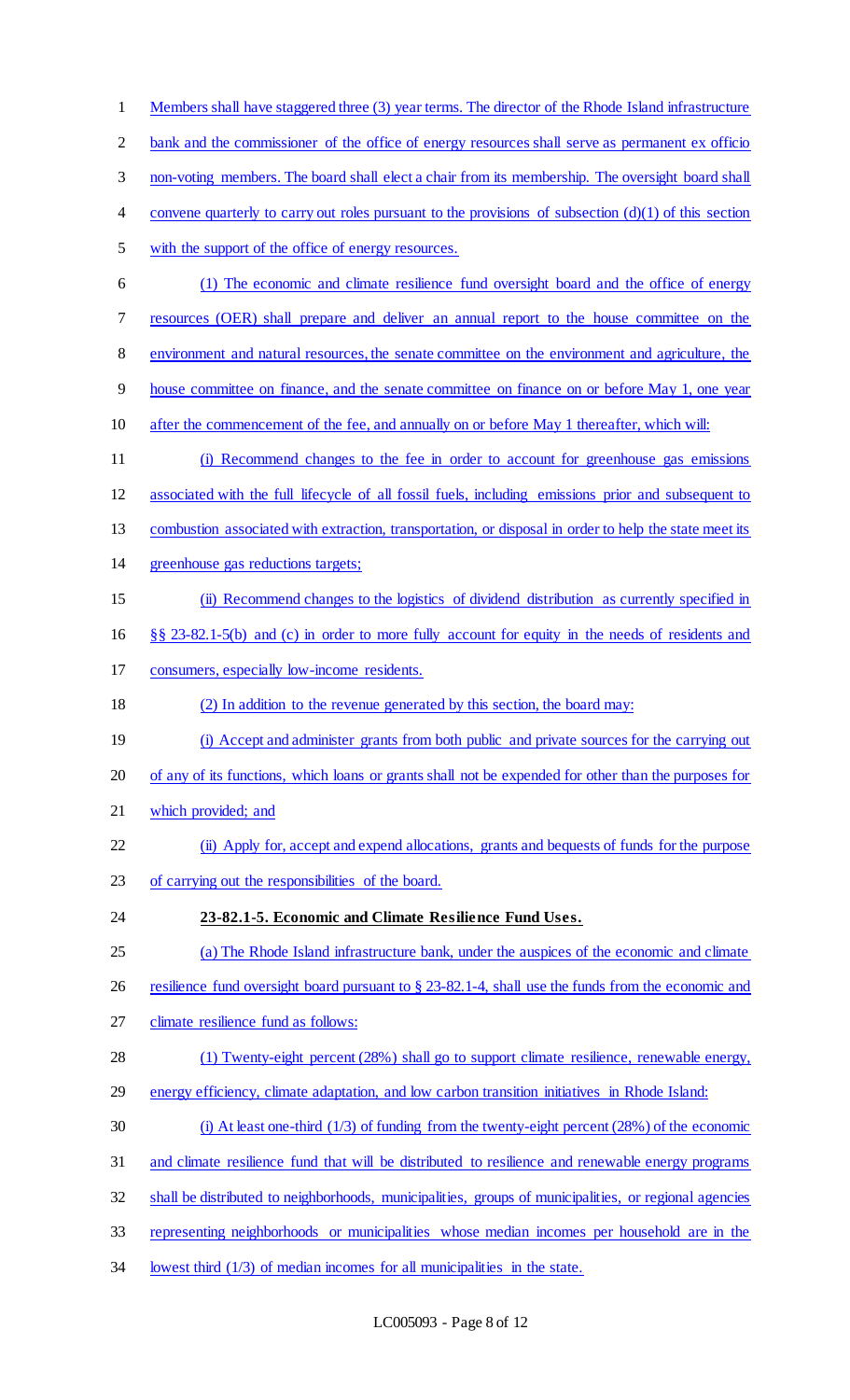(ii) For purposes of this subsection, to calculate the lowest third (1/3), the median income of each municipality shall be weighted by the number of households in the municipality. When possible, distribution shall prioritize assisting municipalities with existing climate action plans in renewable energy and efficiency projects. A training session for municipal planners relating to implementing resilience and renewable energy programs shall be a prerequisite for the municipalities to receive funds. (2) Thirty percent (30%) shall be used to provide direct dividends to employers in the state, in the manner specified in subsections (b) and (d) of this section; (3) Forty percent (40%) shall be used to provide direct dividends to residents in the state, in the manner specified in subsections (b) and (c) of this section; (4) Up to two percent (2%) shall be used to pay for administrative costs associated with collecting the charges, administering the economic and climate resilience fund, and carrying out other responsibilities assigned to the office of energy resources and department of revenue under this chapter. Any unexpended revenue from this two percent (2%) shall be reallocated to climate resilience and renewable energy programs, pursuant to § 23-82.1-5(a)(1). None of said proceeds shall fund government operations or obligations other than to pay for reasonable administrative costs in connection with this chapter which should not be higher than two percent (2%) of revenue collected. From the period commencing on the effective date of this chapter through the 19 implementation of the regulations necessary for the collection of fees provided for under this chapter, the administrative allocation shall be the actual administrative cost, and the amount of 21 revenue directed to the climate resilience and renewable energy program shall be reduced by the amount of two percent (2%) that is used for administrative costs. (b) The dividends specified in subsection (a) of this section shall be implemented, at the 24 discretion of the director of revenue, through a refundable credit added to tax returns for residents and employers that file tax returns. For residents and employers without tax filings, dividends will 26 be granted in the form of direct checks. The director of revenue shall make every reasonable effort to ensure that every resident and employer, regardless of whether or not a particular resident or employer files tax returns or actually owes taxes, including not-for-profit organizations and government entities, receives a dividend. Dividends will be calculated based on the estimated

- increased total costs of energy in Rhode Island and distributed at the beginning of each year. The
- first set of dividends shall be distributed before the implementation date based on estimated
- increased costs for the period of January 1 through December 31 of that year, which may be subject
- to cost reconciliation based on actual total costs by June 30 of that year.
- (c) The resident dividends shall be determined as follows: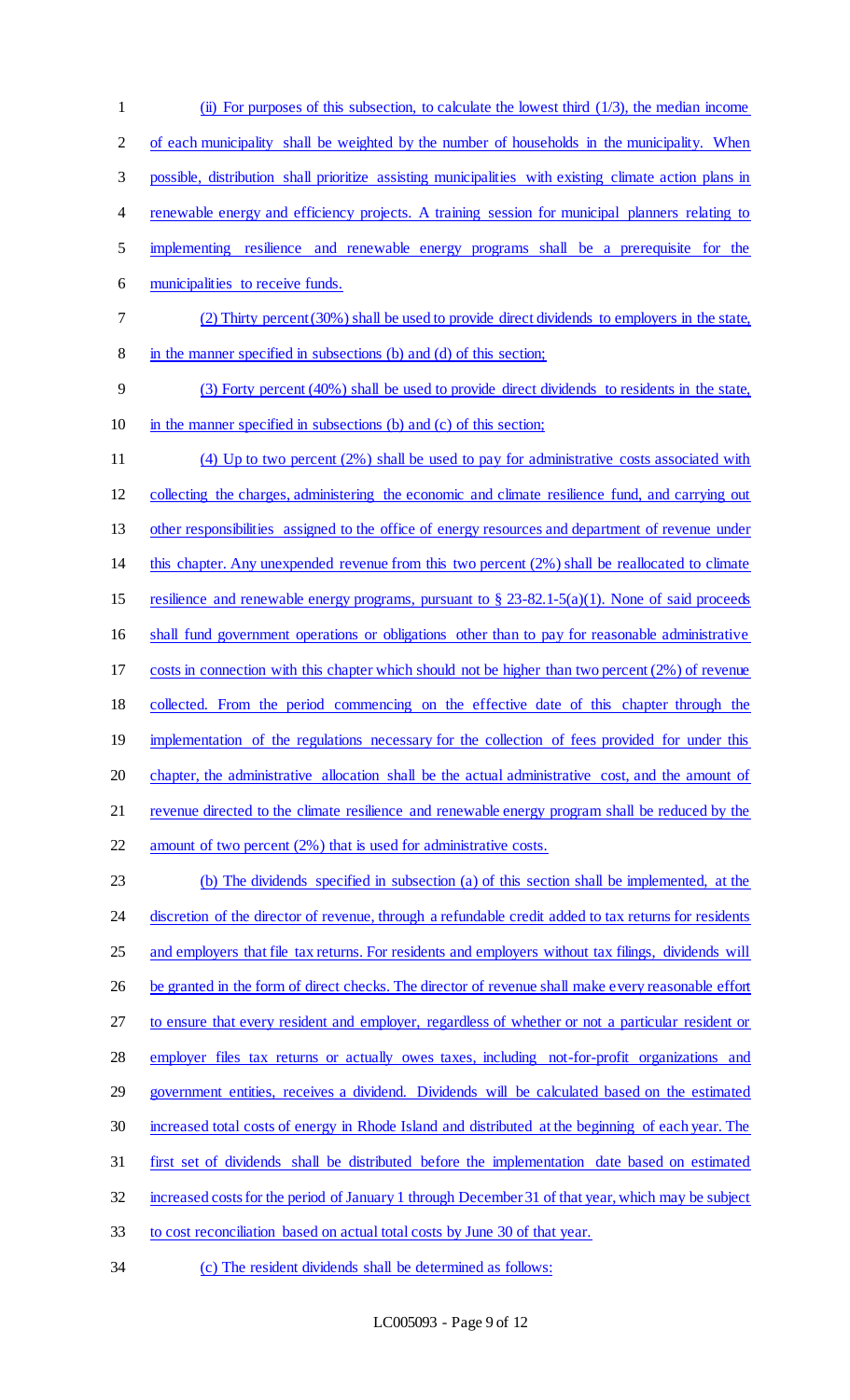(1) Fifty percent (50%) of the funds reserved for residents shall be returned in equal 2 amounts to residents in the state of Rhode Island whose incomes fall in the lowest one-third (1/3) of after-tax incomes. Every resident in this one-third (1/3) shall receive an equal dividend amount. Every resident in this one-third (1/3) who is a head of household with children or dependents under the age of eighteen (18) shall have the dividend increased based on the number of children or dependents under the age of eighteen (18) in residence, with each child adding the value of one equal dividend amount. (2) Thirty-five percent (35%) of the funds reserved for residents shall be returned in equal amounts to residents in the state of Rhode Island whose incomes fall in the middle one-third (1/3) of after-tax incomes. Every resident in this one-third (1/3) shall receive an equal dividend amount. Every resident in this one-third (1/3) who is a head of household with children or dependents under the age of eighteen (18) shall have the dividend increased based on the number of children or 13 dependents under the age of eighteen (18) in residence, with each child adding the value of one equal dividend amount. (3) Fifteen percent (15%) of the funds reserved for residents shall be returned in equal amounts to residents in the state of Rhode Island whose incomes fall in the highest or upper one-17 third (1/3) of after-tax incomes. Every resident in this one-third (1/3) shall receive an equal dividend amount. Every resident in this one-third (1/3) who is a head of household with children or 19 dependents under the age of eighteen (18) shall have the dividend increased based on the number 20 of children or dependents under the age of eighteen (18) in residence, with each child adding the value of one equal dividend amount. 22 (d) The employer dividends shall be determined as follows: (1) Seventy percent (70%) of the funds reserved for employers shall be distributed to employers in an amount proportional, in terms of full-time equivalent employees, to the employer's 25 share of total employment in the state. (2) Thirty percent (30%) of the funds reserved for employers shall be additionally 27 distributed to employers identified by the office of energy resources as energy intensive, trade exposed, or most vulnerable to fuel cost increases, which employers shall include, but not be limited to, the fishing and agriculture industries. (e) Residents and businesses will be given the option to opt out of receiving all or part of their dividend payment to allow assistance to low-income residents in order to not experience increased energy costs. (f) The director of revenue shall issue a public report, submitted to the governor, the speaker of the house, and the senate president, by December 31 of each year commencing with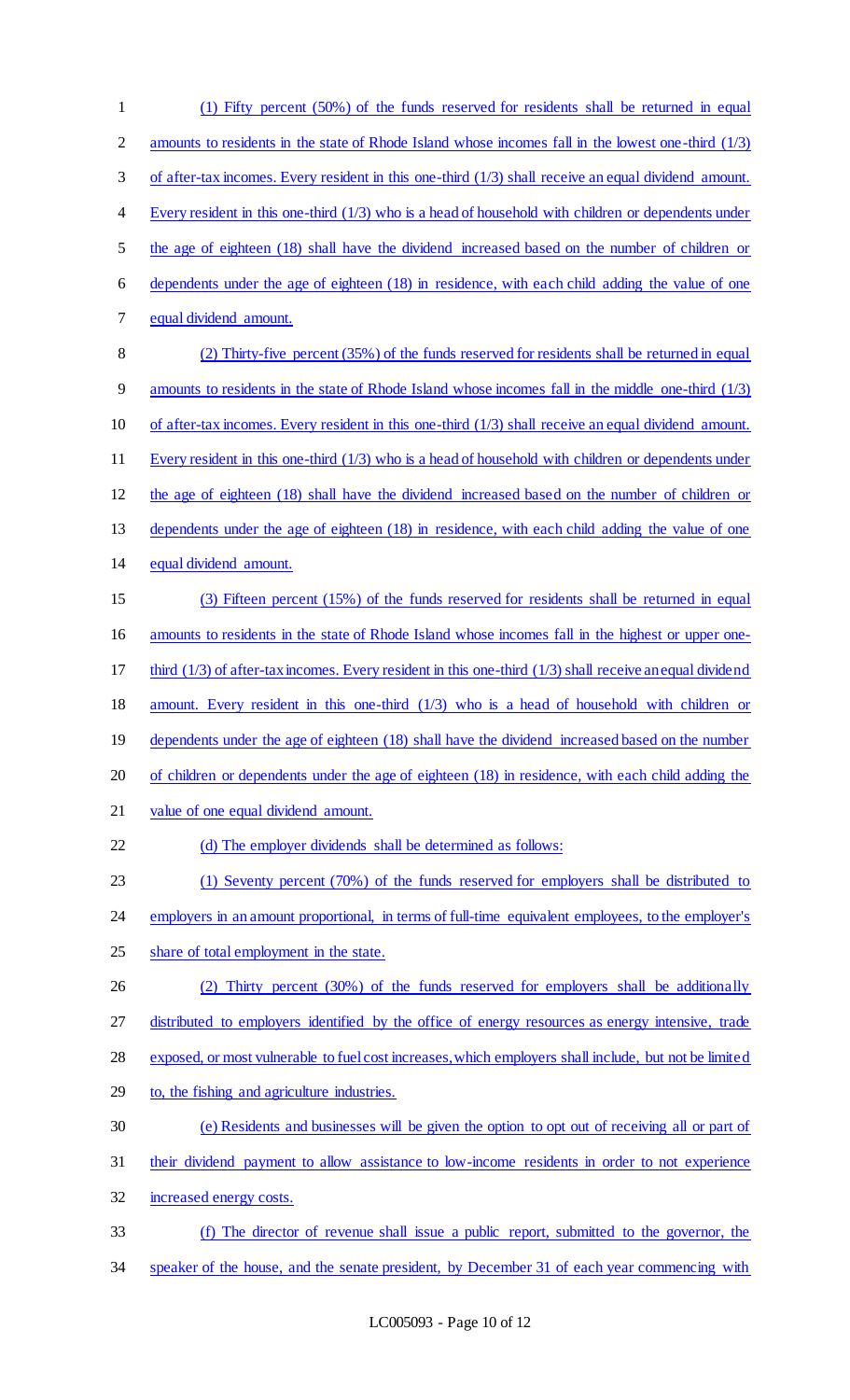- 2023, stating the expenditures from the economic and climate resilience fund for the most recently
- completed fiscal year and plans to distribute the balance remaining in the fund, if any.
- **23-82.1-6. Promulgation of Rules.**
- The department of revenue, office of energy resources, and any other state agency or
- instrumentality designated by this chapter or by the director of administration to perform functions
- or duties to effectuate the purposes and functions of this chapter are hereby authorized to adopt, in
- accordance with the provisions of chapter 35 of title 42, administer, and enforce any rules necessary
- or convenient to carry out the purposes of this chapter.

## **23-82.1-7. Implementation.**

- The implementation of the provisions of this chapter shall commence upon initial regional
- 11 carbon fee enactment as defined in § 23-82.1-2.
- SECTION 4. This act shall take effect on July 1, 2022.

======== LC005093 ========